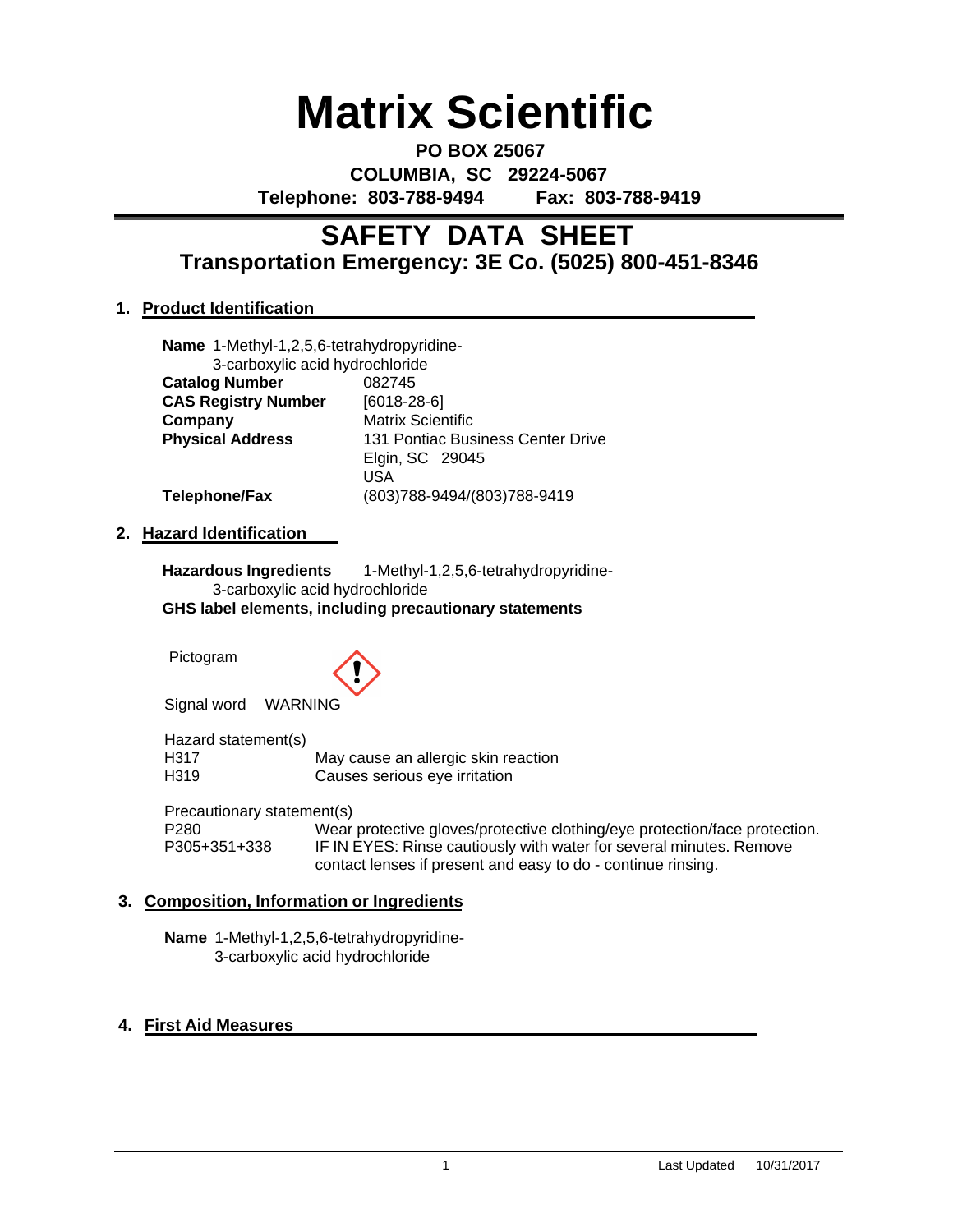| <b>Eye Contact:</b>  | Check for and remove any contact lenses. Immediately flush eyes with<br>clean, running water for at least 15 minutes while keeping eyes open. Cool<br>water may be used. Seek medical attention.                                                                                                                  |
|----------------------|-------------------------------------------------------------------------------------------------------------------------------------------------------------------------------------------------------------------------------------------------------------------------------------------------------------------|
| <b>Skin Contact:</b> | After contact with skin, wash with generous quantities of running water.<br>Gently and thoroughly wash affected area with running water and non-<br>abrasive soap. Cool water may be used. Cover the affected area with<br>emollient. Seek medical attention. Wash any contaminated clothing prior to<br>reusing. |
| Inhalation:          | Remove the victim from the source of exposure to fresh, uncontaminated<br>air. If victim's breathing is difficult, administer oxygen. Seek medical<br>attention.                                                                                                                                                  |
| Ingestion:           | Do NOT induce vomiting. Give water to victim to drink. Seek medical<br>attention.                                                                                                                                                                                                                                 |

# **5. Fire-Fighting Measures**

| <b>Extinguishing media:</b><br><b>Special fire fighting</b> | Carbon dioxide, dry chemical powder, alcohol or polymer foam.                                             |
|-------------------------------------------------------------|-----------------------------------------------------------------------------------------------------------|
| procedures:                                                 | Wear self-contained breathing apparatus and protective clothing to prevent<br>contact with skin and eyes. |
| Unusual fire and<br>explosion hazards/<br>decomposition of  |                                                                                                           |
| product:                                                    | Emits toxic fumes under fire conditions.                                                                  |

# **6. Accidental Release Measures**

Steps to be taken if material is spilled or otherwise released into the environment - Wear Appropriate respirator, impervious boots and heavy rubber (or otherwise impervious) gloves. Scoop up solid material or absorb liquid material and place into appropriate container. Ventilate area and wash affected spill area after pickup is complete. Wash skin immediately with plenty of water. Place solid or absorbed material into containers and close for disposal.

# **7. Handling and Storage**

Avoid prolonged exposure. Use caution when handling. Exposure to any chemical should be limited. Do not breath dust or vapor. Have safety shower and eye wash available. Do not get in eyes, on skin or on clothing. Keep container tightly closed. Store in a cool, dry, well-ventilated place. Ensure adequate ventilation during use. Use only in a chemical fume hood. To the best of our knowledge, the health hazards of this product have not been fully investigated. This product is provided solely for the purpose of research and development.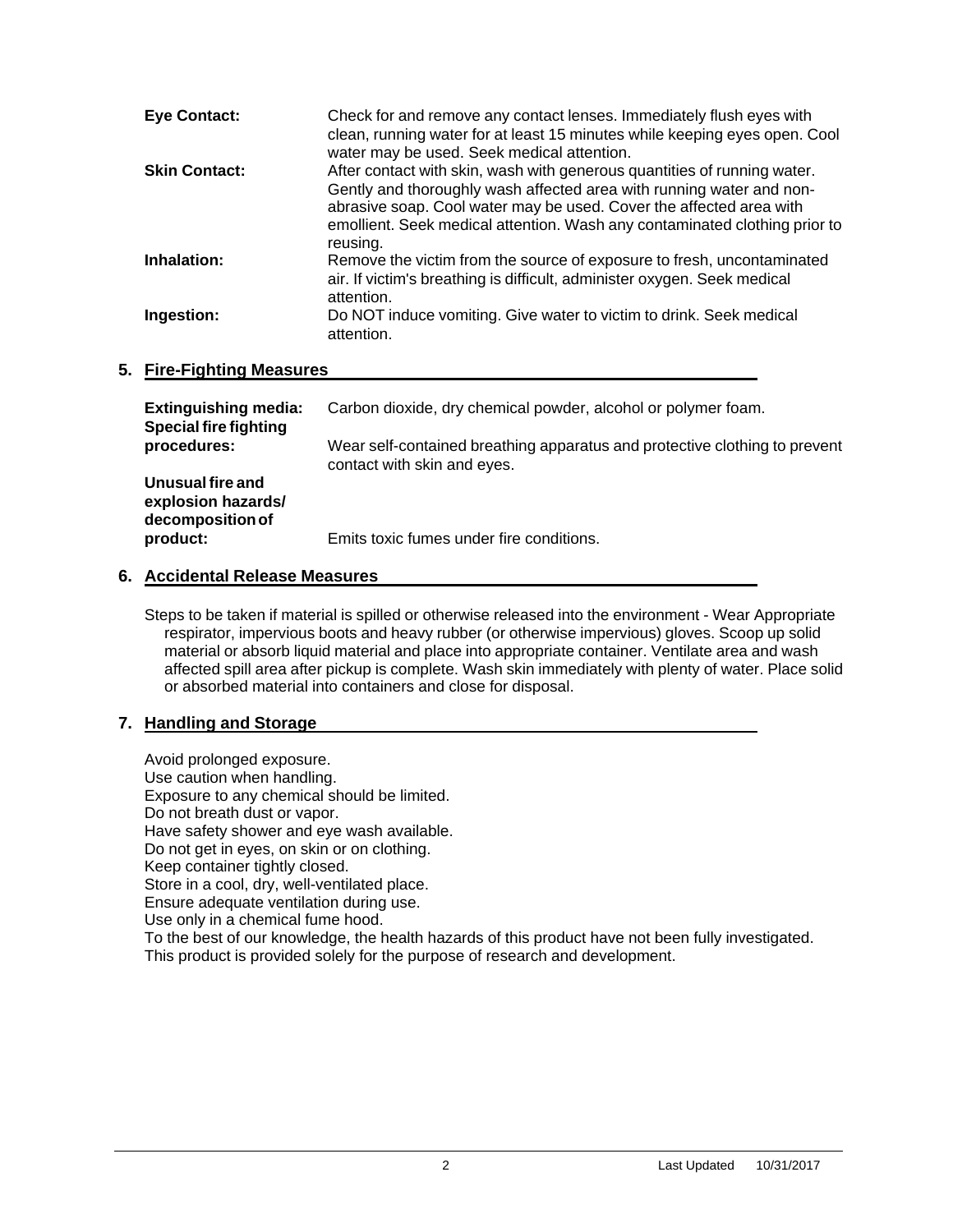# **8. Exposure Controls and Personal Protection**

Wear Protective safety goggles. Wear chemical-resistant gloves. Wear protective clothing and chemical resistant boots. Ensure ventilation during use. After contact with skin, wash immediately.

# **9. Physical and Chemical Properties**

**Appearance:** solid **Molecular Formula:** C7H12ClNO2 **Molecular Weight:** 177.63 **Melting point (C):** 260°

# **10. Stability and Reactivity**

| Incompatibilities: | Strong oxidizing agents              |  |
|--------------------|--------------------------------------|--|
|                    | Strong acids and bases               |  |
|                    | <b>Hazard Decomposition Products</b> |  |
| Carbon             | carbon monoxide                      |  |
|                    | carbon dioxide                       |  |
| <b>Chlorine</b>    | hydrogen chloride                    |  |
| <b>Nitrogen</b>    | oxides of nitrogen                   |  |

# **11. Toxicological Information**

## **Acute effects:**

Irritant

May be harmful by ingestion and inhalation.

Material is irritating to mucous membranes and upper respiratory tract.

To the best of our knowledge, the toxicological properties of this product have not been fully investigated or determined.

## **12. Ecological Information**

| <b>Mobility:</b>             | Data not known    |
|------------------------------|-------------------|
| <b>Persistence and</b>       |                   |
| degradability:               | No data available |
| <b>Cumulative potential:</b> | No data available |
| Other adverse effects:       | No data available |

## **13. Disposal Considerations**

Absent other actions demanded by federal or local regulations - Dissolve or mix the material with a combustible solvent and burn in a requlated, chemical incinerator equipped with after burner and scrubber.

Observe all federal, state and local laws.